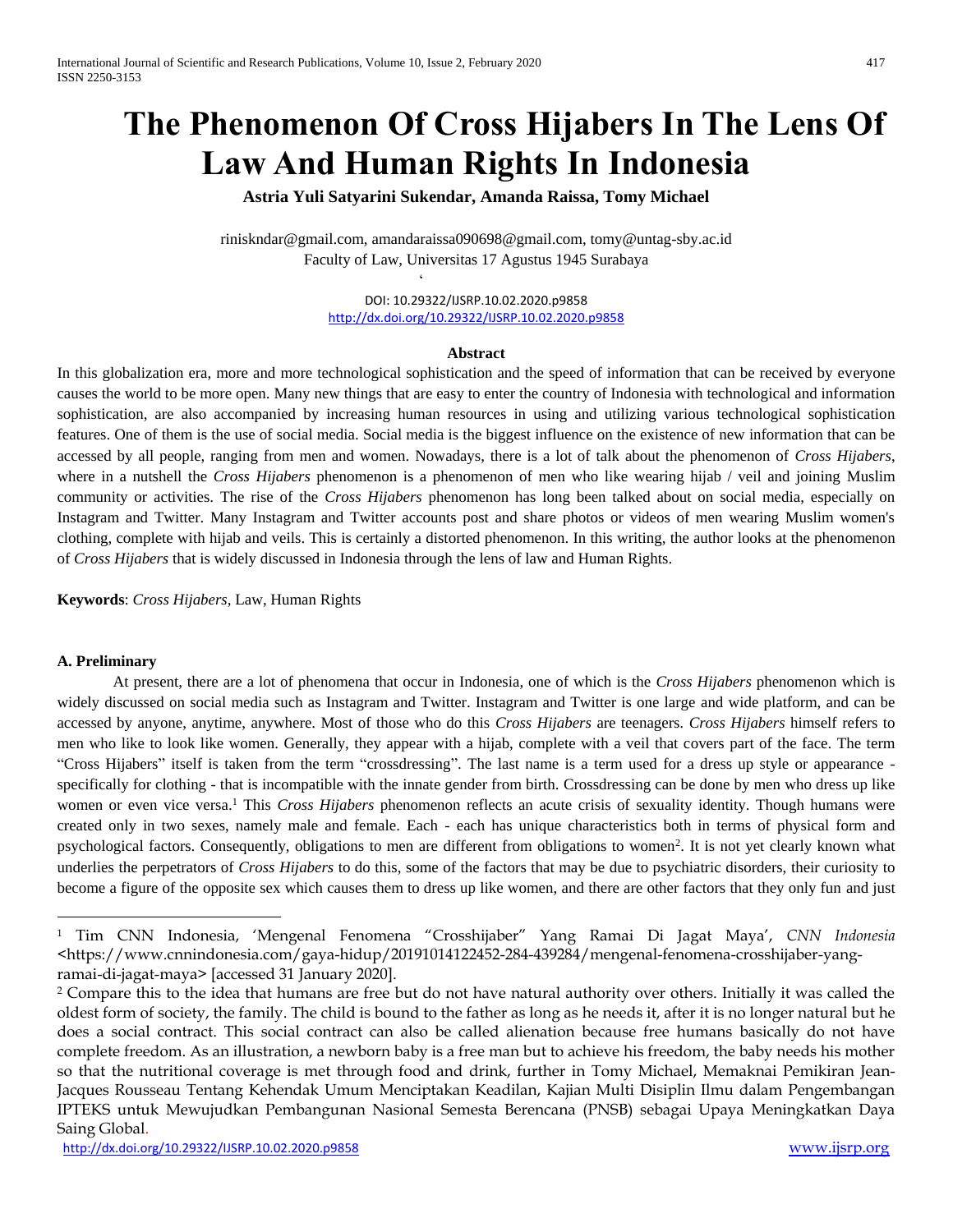to keep up with what's being talked about on social media. Not only in cyberspace, *Cross Hijabers* also exist in the real world. Some time ago the City of Sukoharjo, Central Java, was shocked by a man with a mustache who disguised himself as a veiled woman and entered a mosque. He often invites photos together with the congregation of women. In Bandung, men wearing Muslim clothing some time ago also made me uneasy. Because, from a number of photos uploaded on social media, in a mosque, they are in a women's safe. They often unite with women when there are Islamic studies in mosques. Some of them even commit criminal acts. For example, in Ternate, North Maluku, on October 18, 2019, men wearing women's clothing veiled stole four mobile phones. Even in Kebumen, Central Java, the police responded seriously to this phenomenon. All police personnel were asked to be on alert when worshiping at the mosque, and to oversee the *crosshijaber* community that might exist in Kebumen. <sup>3</sup>

This is certainly detrimental to society, especially women. Where people who do this *Cross Hijabers* dare to enter women's privacy spaces, such as bathrooms, nursing rooms, rooms to change clothes, and even inside the mosque they sometimes dare to enter. This causes concern for women. One example is that they fear that these *Cross Hijabers* do something that is not right in a room reserved for women, such as harassing women, stealing their belongings secretly, doing something bad to channel their passions, and things - other bad things that might happen. Because after all they are men - their nature is stronger than women who can indirectly take advantage of women's weaknesses. This is supported by the existence of a patriarchal culture that dominates the values that live in society. This causes patterns of behavior, habits, regulatory legislation so that the economic, political and religious sectors also have a patriarchal perspective. This has an impact on the position of women who are sub-ordinate, marginal, vulnerable to violence and multi-burden.<sup>4</sup>

So in this paper, the author examines how law and Human Rights view the phenomenon of Cross Hijabers that is happening in the community. The method of approach taken by the author is a juridical empirical approach, which is where the authors search, explore, and find facts and facts that exist in society by looking at the situation and conditions that occur. As well as integrating with the rules and legal norms in accordance with the issues raised by the author.

# **B. Discussion**

 $\overline{a}$ 

Responding to the phenomenon of *Cross Hijabers* that occurred in Indonesia, the Indonesian Ulema Council (MUI) considers it an act that is forbidden in Islamic teachings. Deputy Chairperson of the Indonesian Ulema Council (MUI), Zainut Tauhid said that the true teachings of Islam strictly forbid men to resemble women and women to resemble men because in terms of destiny and the sharia of men and women are different.<sup>5</sup> In Islamic teachings, whatever their motives and reasons, this cross hijaber phenomenon is haraam. It is very clear that Rasulullah SAW cursed those who resembled women from among men. Likewise, those who resemble men from among women. Activities similar to this include clothing and accessories as well as their innate behavior.

Human Rights does not prohibit humans from using any kind of clothing, there are no restrictions and no penalties. From a legal standpoint, the Opening of the 1945 Constitution of the Republic of Indonesia which contained Pancasila became the basis of state philosophy which gave birth to a legal ideal (rechtside) and the basis of its own legal system in accordance with the spirit of the Indonesian people themselves. which provides legal guidance and overcomes all statutory regulations including the 1945 Constitution. In such a position, the Preamble of the 1945 Constitution and the Pancasila it contains constitutes fundamental principles or fundamental principles of state rules and cannot be changed by law, unless changes are made to the law. original identity that was born in 1945. 6 In the 1945 Constitution and Pancasila, all humans are given the freedom to regulate their own lives, including in how to dress. Indonesian law does not have rules and penalties for the way a person dresses, including *Cross Hijabers*. We cannot punish someone who commits *Cross Hijabers* by using a certain law because there is no regulation in Indonesia itself. Dressing is a personal matter for everyone who is protected by human rights.

One of the characteristics of Human Rights is Inhern, which is inherently inherent in human beings. In addition there are other characteristics, namely Inaliable, which means that Human Rights cannot be revoked and cannot be shared. This proves that

<sup>3</sup> Manda Firmansyah, 'Fenomena Crosshijaber, Eksistensi Atau Gangguan Kejiwaan?', *Alinea.Id* <https://www.alinea.id/gaya-hidup/fenomena-crosshijaber-eksistensi-atau-gangguan-kejiwaan-b1Xoy9o2A> [accessed 31 January 2020].

<sup>4</sup> Wiwik Afifah, 'HUKUM DAN KONSTITUSI: PERLINDUNGAN HUKUM ATAS DISKRIMINASI PADA HAK ASASI PEREMPUAN DI DALAM KONSTITUSI', *DiH Jurnal Ilmu Hukum, Fakultas Hukum Universitas 17 Agustus 1945 Surabaya*, 13.26 (2017), 201.

<sup>5</sup> Devira Prastiwi, '4 Hal Tentang Fenomena Crosshijaber', *Liputan6.Com* <https://www.liputan6.com/news/read/4086072/4-hal-tentang-fenomena-crosshijaber> [accessed 31 January 2020]. <sup>6</sup> Ari Wibowo, 'Pengaturan Peraturan Daerah Kabupaten Solok Nomor 6 Tahun 2002 Tentang Berpakaian Muslim Dan

<http://dx.doi.org/10.29322/IJSRP.10.02.2020.p9858> [www.ijsrp.org](http://ijsrp.org/) Muslimah Dalam Perspektif Hukum Ketatanegaraan Indonesia', *Jurnal Hukum Ius Quia Iustum*, 14.3 (2007).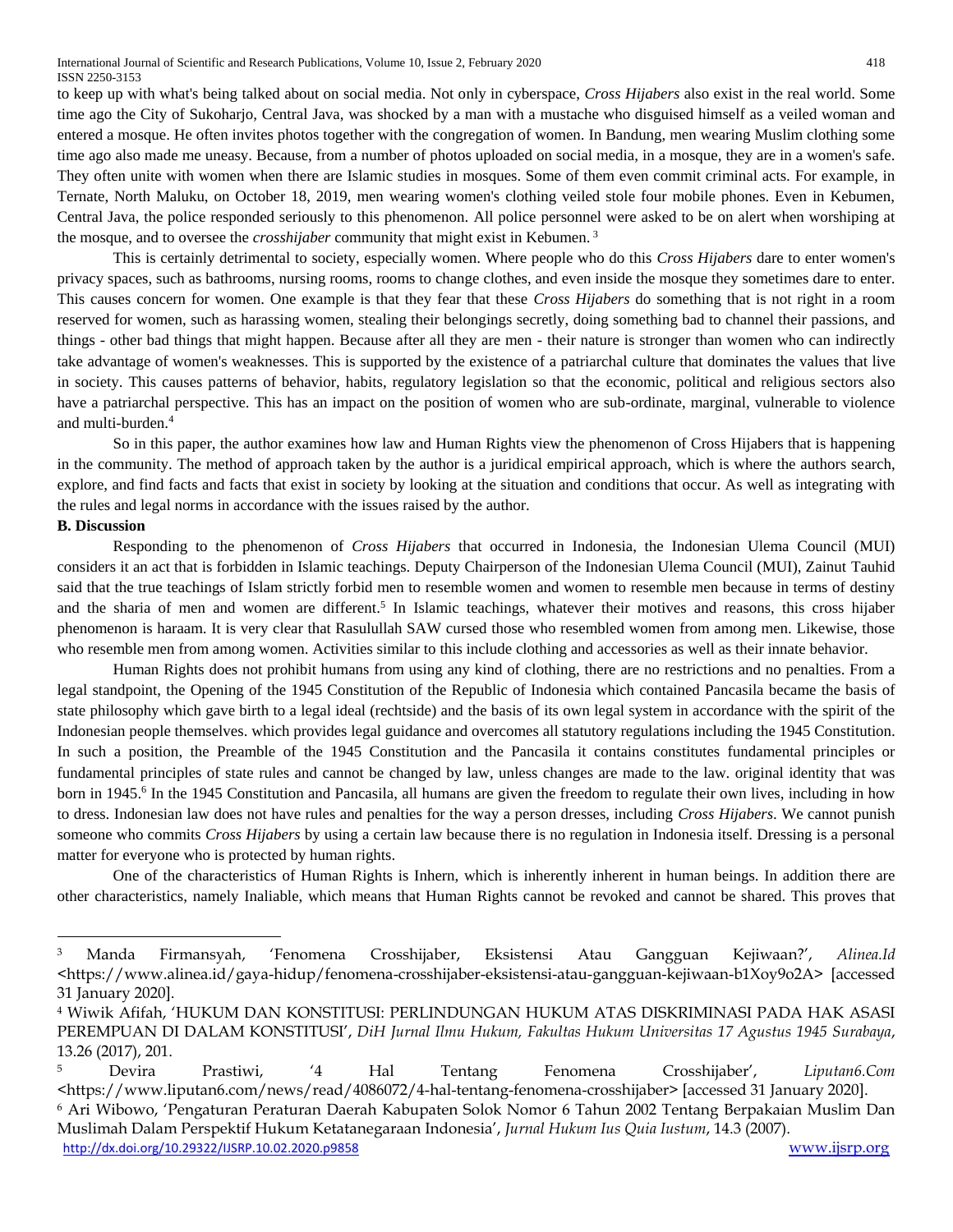truly every human being has a choice in his life and no one can revoke, reduce, and deprive them of their rights, including in dress. If in a situation where we are a party that forbids the users of *Cross Hijabers* not to dress like that, then we can be said to violate Human Rights, specifically to take away their freedom to dress. Because human rights are absolute, which means that humans have them not because they are given by the state, society or anyone, but because they are human. Human Rights are all the authority and power that we have because we are humans, arising from us in the womb and obtained directly from God. The state is obliged to protect human rights for its citizens. Where it is clear that the responsibility of the state is *to respect, to fulfill*, and *to protect*. The state must respect, fulfill and protect the human rights of its citizens because they have entrusted their sovereignty to the state.

In the nature of human rights, namely what is referred to as supralegal, that human rights do not depend on the state, government, or even the laws governing these rights. This is where the Law does not regulate the procedure for dressing, choice of dress, and what type of clothes we use. So if we look at it from the perspective of law, law in Indonesia cannot enforce what is permitted and what is not permitted by humans because it is not part of the affairs and authority of the state, but it is an individual authority over the existence of Human Rights. However, what can be done by our law is if the users of *Cross Hijabers* do something that is clearly prohibited by the government and has been governed by laws such as harassment, theft, robbery, and other bad things, then the state has the authority and obligation to act. By punishing the offender in accordance with applicable laws and regulations.

Furthermore, if we look at it from a human rights perspective, it has two sides. The side of the *Cross Hijabers* user itself and the side of the community that is not a circle of Cross Hijabers users. If you look at the users of *Cross Hijabers*, then of course they have the right to dress according to what they want. But this deviates from existing norms, such as norms of decency and norms of religion. Because it is not proper for a man to wear women's clothes, and vice versa. This can be seen from their motives for *Cross Hijabers*. According to the sociologist from the University of Indonesia, Ida Ruwaida, it is necessary to first trace the background and motives of the *crosshijabers* wearing headscarves or veils. She said, if the perpetrators of *crosshijaber* are men who like to express themselves by dressing women, then it is classified as gender expression. Within the gender expression group, there are those who like to appear in the public sphere, others who only use it to satisfy themselves.<sup>7</sup> So if like this, they are protected by Human Rights, where they are free to express themselves even though they are dressed in women.

Conversely, if we see from the side of the community who are not a circle of *Cross Hijabers* users, of course they have the same rights. The point is that they will feel anxiety and worry about this phenomenon. Because it is undeniable also that this phenomenon produces bad impacts on society. People who are not users of *Cross Hijabers*, have the right to be protected by the state for anxiety, fear, and worry. Here the state is also required to take steps to reduce the existence of this *Cross Hijabers* phenomenon. The state not only carries out monitoring of this widespread phenomenon, but the state must also do something real to overcome the problem of *Cross Hijabers*. The state must not look at one side whether it be seen from women or men. Because it is in accordance with the nature of human rights, namely equality, which means that all human beings have the same degree as God's creation, then the state is obliged to protect fairly because human dignity and dignity are the same. Here is supported by the existence of one main characteristic of Human Rights namely Human Rights applies to everyone. And the state is obliged to protect *Cross Hijabers* users and those who are not cirle of *Cross Hijabers*.

The last discussion is, the state can do a way to deal with the phenomenon of *Cross Hijabers*. For example by the way the police immediately conduct an investigation of the signaled *Cross Hijabers*. The police can investigate the social media accounts they use. In addition, the police can investigate who the perpetrators are and the motives behind their actions. If there are efforts by those who deliberately upset the public, then the state has the right to carry out further legal proceedings. In addition, the state is obliged to provide education to its people by means of assessment, counseling, and socialization. The result of the country's education is that the public has its own filter to block the rate of *Cross Hijabers*. They will be sensitive to this phenomenon of deviation. They will immediately report to the state when they suspect and know the phenomenon of *Cross Hijabers* in their midst. As for women in particular, they can be careful. Women do not carelessly make chips on people they do not know. Thus they can avoid the possibility of crime from *Cross Hijabers*. In this case, it should be noted about the teachings of Islam which forbids people of the same sex to sleep in a blanket. Including bathing with same-sex people in one bathroom and the rules of genitals limitation that can be seen by those of the same sex.<sup>8</sup> As a result, women will be able to avoid and awake from this *Cross Hijabers* phenomenon.<sup>9</sup>

 $\overline{a}$ 

<sup>7</sup> Firmansyah.

<http://dx.doi.org/10.29322/IJSRP.10.02.2020.p9858> [www.ijsrp.org](http://ijsrp.org/) <sup>8</sup> From that sense, there is a fundamental difference between the nature of the right according to the Law of the Republic of Indonesia Number 39 of 1999 on Human Rights Universal Declaration of Human Rights 1948 namely the international nature of the right according to the rights of human beings freely freely without any element of God or divine rights while nationally in Indonesia, there is no associated human rights as a creature of God Almighty and is a gift from Him. The phrase "creature of God and is His grace" is actually equivalent to the rights conferred by Universal Declaration of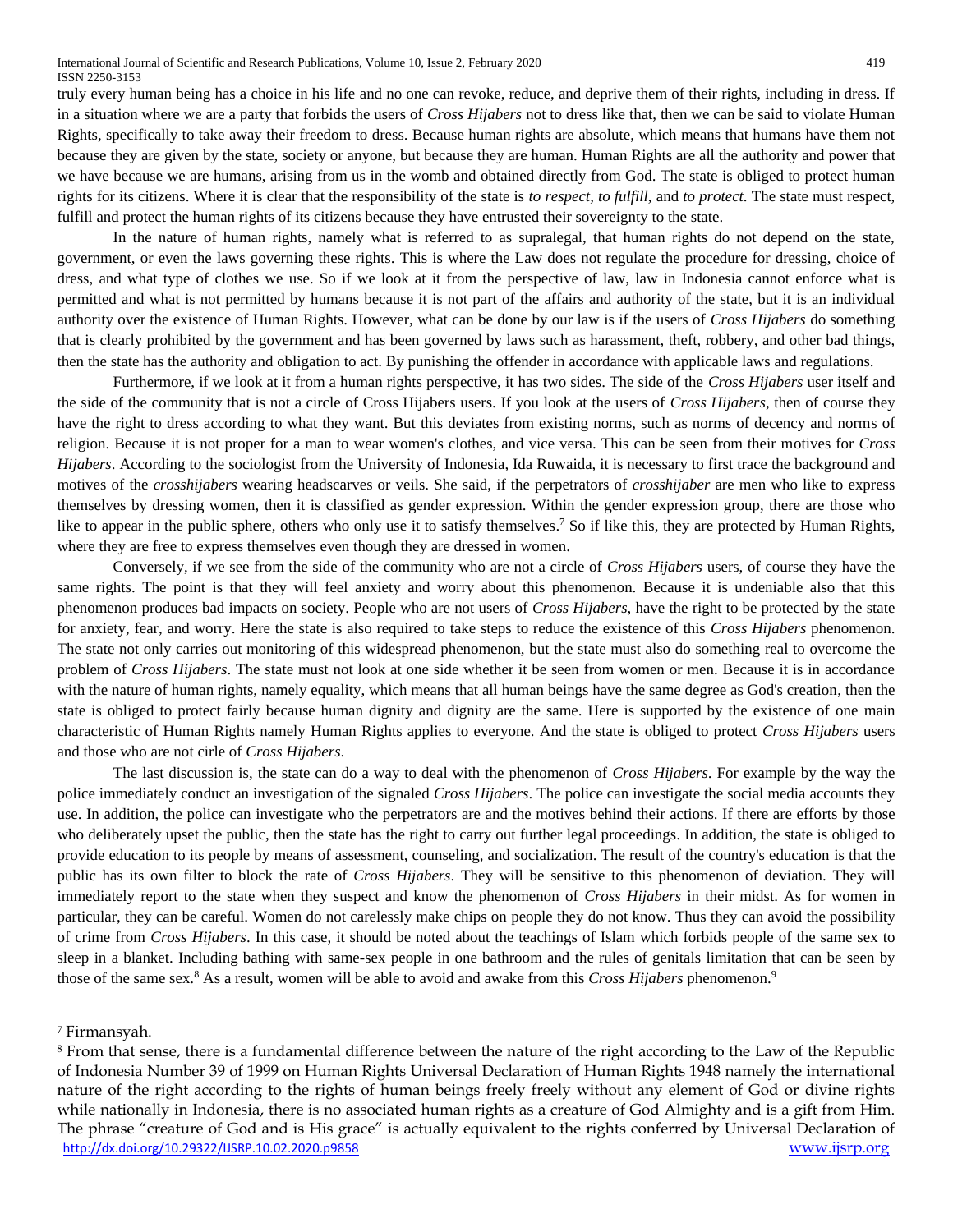## **C. Closing**

## **1. Conclusion**

The conclusion that can be delivered by the writer is that the phenomenon of *Cross Hijabers* refers to men who like to look like women. Generally, they appear with a hijab, complete with a veil that covers part of the face is a phenomenon that is rife in Indonesia. When viewed from a legal perspective, the Indonesian state cannot punish *Cross Hijabers* users because this is their right to dress. However, the state can act and punish these *Cross Hijabers* users if they do things that are prohibited by the state and are included in the legislation such as harassment, theft, robbery, or other things that constitute a criminal act. And when viewed from the perspective of Human Rights, we must see from two sides of the object, namely the *Cross Hijabers* users themselves and the people who are not *Cross Hijabers* users. If we look at *Cross Hijabers* users, they are protected by Human Rights in dress because it is their individual right. But if we look at it from the side of people who are not *Cross Hijabers* users, of course they have the right to feel alarmed, afraid, and worried. And here is the role of the state in dealing with this phenomenon is very necessary.

# **2. Suggestion**

1

The suggestion given by the writer is that the state must act on this phenomenon. The state does not only listen but must do something such as conducting education through studies, counseling, and socialization of the community so that the community has its own filter to block the rate of *Cross Hijabers* trends. In addition, the state must also be responsive if the public reports an event that is considered detrimental to them, which was carried out by these *Cross Hijabers* users.

#### **References**

The 1945 State Constitution of the Republic of Indonesia

- Afifah, Wiwik, 'HUKUM DAN KONSTITUSI: PERLINDUNGAN HUKUM ATAS DISKRIMINASI PADA HAK ASASI PEREMPUAN DI DALAM KONSTITUSI', *DiH Jurnal Ilmu Hukum, Fakultas Hukum Universitas 17 Agustus 1945 Surabaya*, 13.26 (2017), 201
- Firmansyah, Manda, 'Fenomena Crosshijaber, Eksistensi Atau Gangguan Kejiwaan?', *Alinea.Id* <https://www.alinea.id/gayahidup/fenomena-crosshijaber-eksistensi-atau-gangguan-kejiwaan-b1Xoy9o2A> [accessed 31 January 2020]
- Indonesia, Tim CNN, 'Mengenal Fenomena "Crosshijaber" Yang Ramai Di Jagat Maya', *CNN Indonesia*  $\lt$ https://www.cnnindonesia.com/gaya-hidup/20191014122452-284-439284/mengenal-fenomena-crosshijaber-yang-ramai-dijagat-maya> [accessed 31 January 2020]
- Mizan, Ainun, 'Menangani Cross Hijaber', *Voa-Islam.Com* <https://www.voaislam.com/read/muslimah/2019/10/20/67951/menangani-cross-hijaber/> [accessed 31 January 2020]
- Prastiwi, Devira, '4 Hal Tentang Fenomena Crosshijaber', *Liputan6.Com <https://www.liputan6.com/news/read/4086072/4-hal*tentang-fenomena-crosshijaber> [accessed 31 January 2020]
- Tomy Michael, Right To Have Rights, Mimbar Keadilan Jurnal Ilmu Hukum, Februari 2017, Fakultas Hukum Universitas 17 Agustus 1945 Surabaya
- Tomy Michael, Memaknai Pemikiran Jean-Jacques Rousseau Tentang Kehendak Umum Menciptakan Keadilan, Kajian Multi Disiplin Ilmu dalam Pengembangan IPTEKS untuk Mewujudkan Pembangunan Nasional Semesta Berencana (PNSB) sebagai Upaya Meningkatkan Daya Saing Global.
- Tomy Michael, Humanity In The Enforcement Of Anti-Corruption Laws, Jurnal Hukum Bisnis Bonum Commune Volume 2 Nomor 2 Agustus 2019, Fakultas Hukum Universitas 17 Agustus 1945 Surabaya.
- Wibowo, Ari, 'Pengaturan Peraturan Daerah Kabupaten Solok Nomor 6 Tahun 2002 Tentang Berpakaian Muslim Dan Muslimah Dalam Perspektif Hukum Ketatanegaraan Indonesia', *Jurnal Hukum Ius Quia Iustum*, 14.3 (2007)

Human Rights 1948 but in practice in Indonesia is limited to Pancasila. The next comparison when Indonesia fully implement human rights based Universal Declaration of Human Rights 1948 then that is where the state directly create rights to everything as long as it is not inconsistent with law, Tomy Michael, Right To Have Rights, Mimbar Keadilan Jurnal Ilmu Hukum, Februari 2017, Fakultas Hukum Universitas 17 Agustus 1945 Surabaya.

Humanity According to the Law Humanity if we refer to the definition of international Human Rights 1948 is defined as all people are born free and equal in dignity and rights – the same rights. They are endowed with reason and conscience and should act towards one another in brotherhood, Tomy Michael, Humanity In The Enforcement Of Anti-Corruption Laws, Jurnal Hukum Bisnis Bonum Commune Volume 2 Nomor 2 Agustus 2019, Fakultas Hukum Universitas 17 Agustus 1945 Surabaya.

<http://dx.doi.org/10.29322/IJSRP.10.02.2020.p9858> [www.ijsrp.org](http://ijsrp.org/) <sup>9</sup> Ainun Mizan, 'Menangani Cross Hijaber', *Voa-Islam.Com* <https://www.voaislam.com/read/muslimah/2019/10/20/67951/menangani-cross-hijaber/> [accessed 31 January 2020].